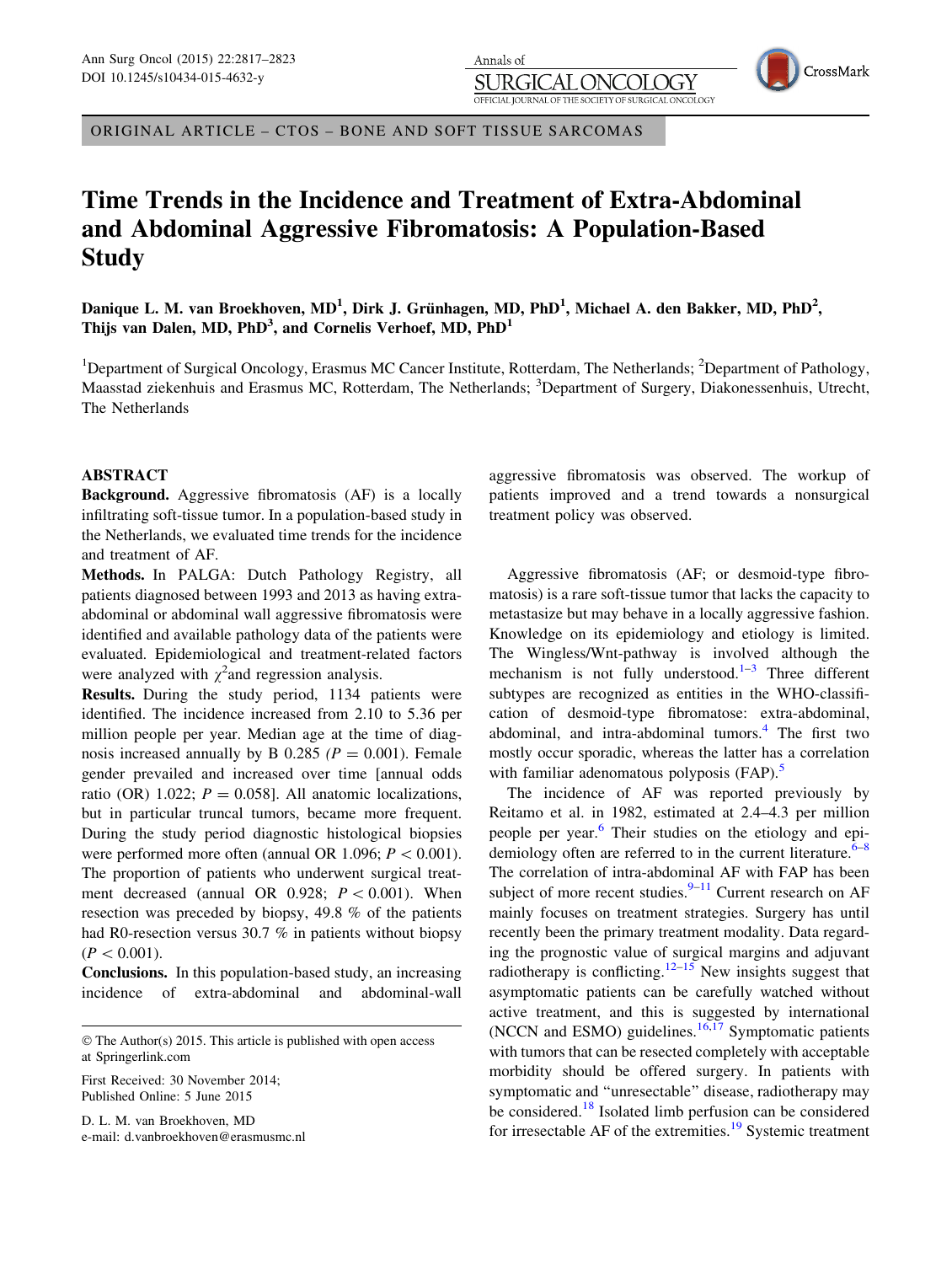also can be considered, although response rates are rather low.[20–22](#page-6-0)

We evaluated time trends of the incidence and treatment of extra-abdominal and abdominal wall AF within the Dutch population.

# **METHODS**

## Data Collection

The Dutch Pathology Registry PALGA was searched for patients with extra-abdominal or abdominal AF, whereas patients with intra-abdominal tumors were excluded. $^{23}$  $^{23}$  $^{23}$  The epidemiology and treatment of intra-abdominal tumors are linked to FAP and are considered a different entity. Data on this entity in the Dutch popula-tion have been analyzed recently.<sup>[9](#page-6-0)</sup> The PALGA database contains encoded excerpts of all pathology examinations obtained by a diagnostic procedure, including tissue biopsy or resection since 1979 in selected laboratories and expanded to nationwide inclusion in 1991. The conclusion sections of all pathology reports were queried for available information concerning patient, tumor, and treatment characteristics. Age was categorized as  $\langle 20, 20, 44, 45, \rangle$ 64, 65–79, and  $>80$  years old. Tumor localization was categorized as head/neck, trunk (including breast, thoracic aperture and back), abdominal wall, extremity, and others. Reports were scored based on the encoding of procedures and details in the report as biopsy, resection or re-resection and on manifestation of the tumor (primary or recurrence). All patients undergoing re-resection were considered to have had a prior resection, even when pathology reports of the resection were missing. In case of patient records documenting recurrent disease, an attempt was made to retrieve details on the primary tumor. Due to incomplete data registration, patients with disease presentation before 1993 were excluded. The years of diagnoses were categorized as 1993–1998, 1999–2003, 2004–2008, and 2009–2013.

The primary objective was to analyze time trends in the incidence of AF. Trends of clinicopathological factors were analyzed as well as possible associations between the factors. The secondary objective was to analyze time trends in type of treatment, to which end the rate of resection was evaluated. Due to constrains in the pathology database structure, only data on pathology specimens, such as biopsy of resection were available. Information on other treatment strategies or outcome was not available.

In order to compare the patient cohort with the Dutch population, data from Statistics Netherlands were obtained. This is a registry for all general population data. We used information on demographics to calculate annual incidence rates and information on surgical treatments, hormonal drugs, and newborns to analyze possible etiological correlations.

# Statistical Analysis

Statistical analysis was performed using IBM SPSS Statistics 21. Continuous variables are shown as median and interquartile range (IQR), and categorical variables as numbers with percentages. Associations between clinicopathological variables were determined by  $\chi^2$  analysis. Univariate logistic and linear regression analysis was performed to analyze trends over time. Results are shown as odds ratios (OR) or regression coefficient B (B) and with 95 % confidence intervals (CI). For all analyses, two-sided  $P < 0.050$  was considered statistically significant.

## **RESULTS**

A total of 1134 patients were diagnosed with extra-abdominal or abdominal wall AF between January 1993 and December 2013; there were 326 men and 808 women. Median age was 37 years [interquartile range (IQR) 30– 50]. The distribution of demographic factors is shown in Table [1](#page-2-0).

In addition to the 1134 patients diagnosed as having AF, an uncertain diagnosis of AF was stated in the pathology excerpt in 213 patients. This latter group of patients did not change significantly over the years ( $P = 0.730$ ). These patients were not included in the analyses for the present series.

#### Epidemiologic Factors

The incidence of extra-abdominal and abdominal wall AF increased over the study period, from 2.10 to 5.36 per one million people ( $P < 0.001$ ; Fig. [1\)](#page-2-0).

## Age

The median age increased annually by B 0.285 (95 % CI 0.114–0.455;  $P = 0.001$ . The median age in 1993–1998 was 34 years (range 27–45) and was 39 years (range 30– 51) in 2009–2013. The absolute numbers increased in all age groups over time (Fig. [2a](#page-3-0)). However, the percentage of patients per age groups changed, mostly in patients aged 20–79 years (Fig. [2](#page-3-0)b). Analysis of the distribution among age groups showed a significant annual decrease in the percentage of patients aged 20–45 years (OR 0.977; 95 % CI 0.957–0.997;  $P = 0.027$  and a trend towards an annual increase in the percentage of patients aged 45–65 years and 65–80 years (OR 1.017; 95 % CI 0.993–1.042;  $P = 0.173$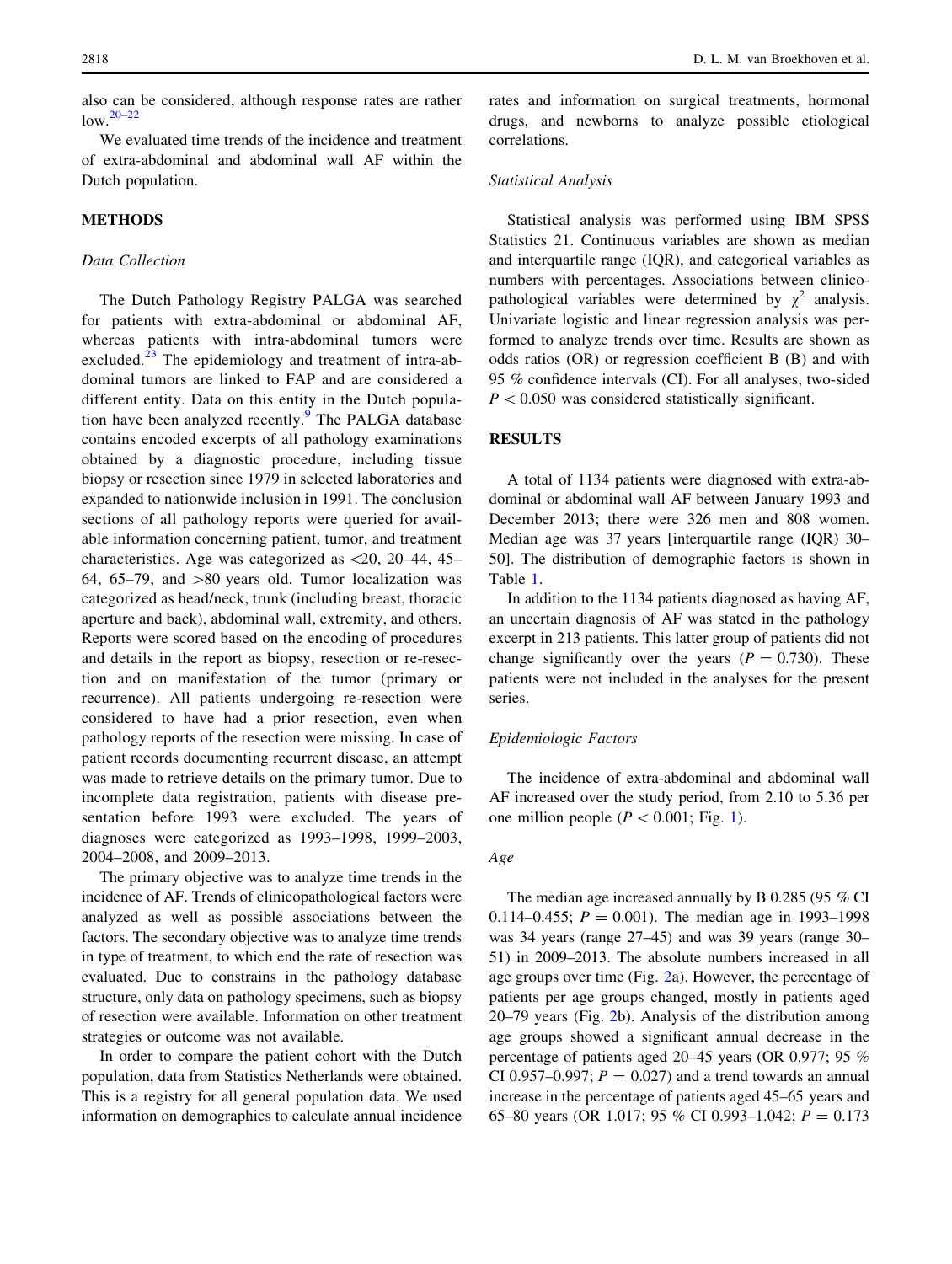<span id="page-2-0"></span>

|  |  |  |  |  |  |  | <b>TABLE 1</b> Distribution of epidemiologic factors |  |
|--|--|--|--|--|--|--|------------------------------------------------------|--|
|--|--|--|--|--|--|--|------------------------------------------------------|--|

|                             | 1993-1998        |                  | 1999-2003                |      | 2004-2008        |      | 2009-2013        |                |
|-----------------------------|------------------|------------------|--------------------------|------|------------------|------|------------------|----------------|
|                             | $\boldsymbol{N}$ | $\%$             | $\boldsymbol{N}$         | $\%$ | $\boldsymbol{N}$ | $\%$ | $\boldsymbol{N}$ | $\%$           |
| Gender                      |                  |                  |                          |      |                  |      |                  |                |
| Male                        | 56               | 31.1             | 50                       | 27.0 | 105              | 31.7 | 115              | 26.3           |
| Female                      | 124              | 68.9             | 135                      | 73.0 | 226              | 68.3 | 323              | 73.7           |
| Age (year)                  |                  |                  |                          |      |                  |      |                  |                |
| $<$ 20                      | 18               | 10.0             | 14                       | 7.6  | 29               | 8.8  | 39               | 8.9            |
| $20 - 44$                   | 115              | 63.9             | 124                      | 67.0 | 170              | 51.4 | 239              | 54.6           |
| $45 - 64$                   | 37               | 20.6             | 33                       | 17.8 | 85               | 25.7 | 112              | 25.6           |
| $65 - 79$                   | 10               | 5.6              | 11                       | 5.9  | 39               | 11.8 | 43               | 9.8            |
| $80+$                       | $\mathbf{0}$     | $\boldsymbol{0}$ | 3                        | 1.6  | 8                | 2.4  | 5                | 1.1            |
| Localization                |                  |                  |                          |      |                  |      |                  |                |
| Head/neck                   | 14               | 8.0              | 13                       | 7.1  | 20               | 6.1  | 27               | 6.2            |
| Trunk                       | 29               | 16.7             | 39                       | 21.4 | 102              | 30.9 | 152              | 34.8           |
| Abdominal wall              | 77               | 44.3             | 88                       | 48.4 | 113              | 34.2 | 151              | 34.6           |
| Extremity                   | 45               | 25.9             | 32                       | 17.6 | 68               | 20.6 | 85               | 19.5           |
| Other                       | 7                | 4.0              | 6                        | 3.3  | 22               | 6.7  | 22               | 5.0            |
| Unknown                     | $\boldsymbol{2}$ | 1.1              | $\overline{\mathcal{A}}$ | 2.2  | 5                | 1.5  | $\mathbf{0}$     | $\overline{0}$ |
| Pathology reports           |                  |                  |                          |      |                  |      |                  |                |
| <b>Biopsy</b>               | 13               | 7.2              | 39                       | 21.1 | 69               | 20.8 | 130              | 29.7           |
| $\text{Biopsy}$ + resection | 39               | 21.7             | 40                       | 21.6 | 98               | 29.6 | 161              | 36.8           |
| Resection                   | 114              | 63.3             | 101                      | 54.6 | 163              | 49.2 | 147              | 33.6           |
| Unknown                     | 14               | 7.8              | 5                        | 2.7  | 1                | 0.3  | $\mathbf{0}$     | $\mathbf{0}$   |



FIG. 1 Incidence of aggressive fibromatosis, per million people

and OR 1.035; 95 % CI 0.997-1.074;  $P = 0.069$ respectively).

# Gender

The absolute numbers of both male and female patients increased over the years. The male–female ratio showed an increasing female predominance, ranging from 68.6 % in 1993–1998 to 73.6 % in 2009–2013.

#### Anatomic Tumor Localization

Tumor localization was distributed as: 6.7 % head/neck, 29.0 % trunk, 38.6 % abdominal wall, 20.7 % extremity, and 5.1 % other (localization details were missing for 22 patients). Over the years, the absolute incidence in all groups increased (Fig. [2c](#page-3-0)). Analysis of the distribution of tumor localization showed a significant proportional increase in the percentage of patients with truncal localization (OR 1.057; 95 % CI 1.032–1.083;  $P < 0.001$ ), whereas the percentage of patients with tumors in the abdominal wall decreased (OR 0.972; 95 % CI 0.952-0.993;  $P = 0.008$ ).

#### Associations Between Clinicopathological Factors

The distribution of tumor localization varied per age group (Fig. [2d](#page-3-0)). Extremity-based tumors were most common in patients younger than 20 years of age (45.0 %), whereas patients between 20 and 45 years most commonly harbored abdominal wall tumors (52.6 %); truncal tumors were predominantly seen in patients between 45 and 80 years of age (41.5 %). For patients older than 80 years of age, no dominant localization could be identified. The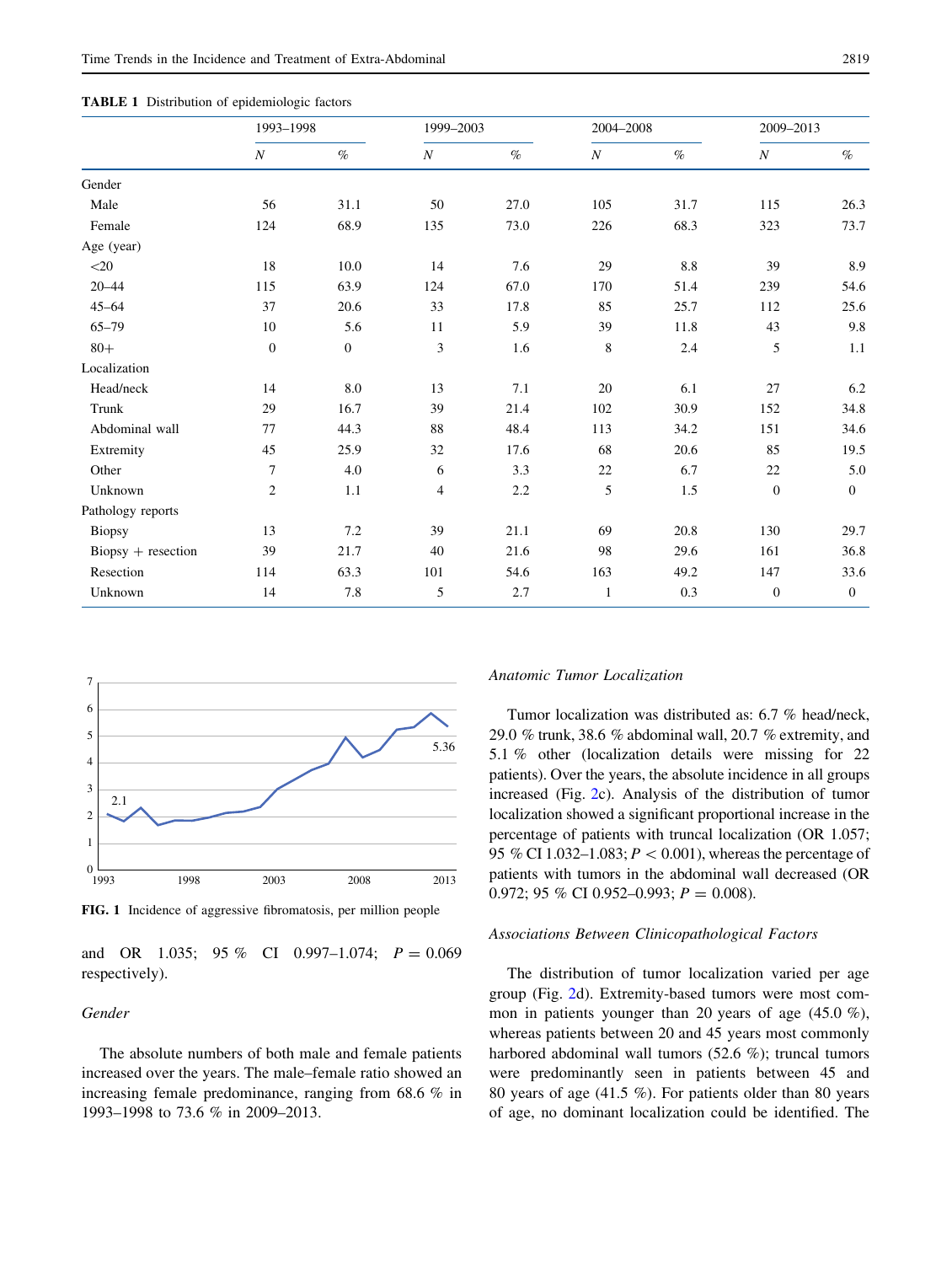<span id="page-3-0"></span>

FIG. 2 Distribution among age and localization. a Distribution among age during study period. b Percentage of age distribution. c Distribution among localization during study period. d Distribution of localization per age group

distribution of age groups and localization changed over the study period.

### Workup and Treatment

In 251 patients  $(22.1 \%)$  solely a biopsy report was retrieved; for 338 patients (29.8 %) a biopsy report and a



FIG. 3 Type of pathology records per patient

pathology resection specimen report was retrieved, and for 525 patients (46.3 %) solely a pathology resection specimen report was retrieved. For 20 patients, the type of report was unknown (Fig. 3). From 1993–1998 to 2008–2013, the biopsy rate increased more than twofold: from 31.1 to 66.4 % (OR 1.096; 95 % CI 1.072–1.121,  $P < 0.001$ ). The proportion of patients who underwent surgical resection decreased annually (OR 0.928; 95 % CI 0.902–0.954,  $P < 0.001$ ). It was not known what treatment was offered to the patients who did not undergo surgery due to the



FIG. 4 Absolute number of most common abdominal wall surgery, in relation to the absolute number of patients with abdominal wall AF (on secondary axis)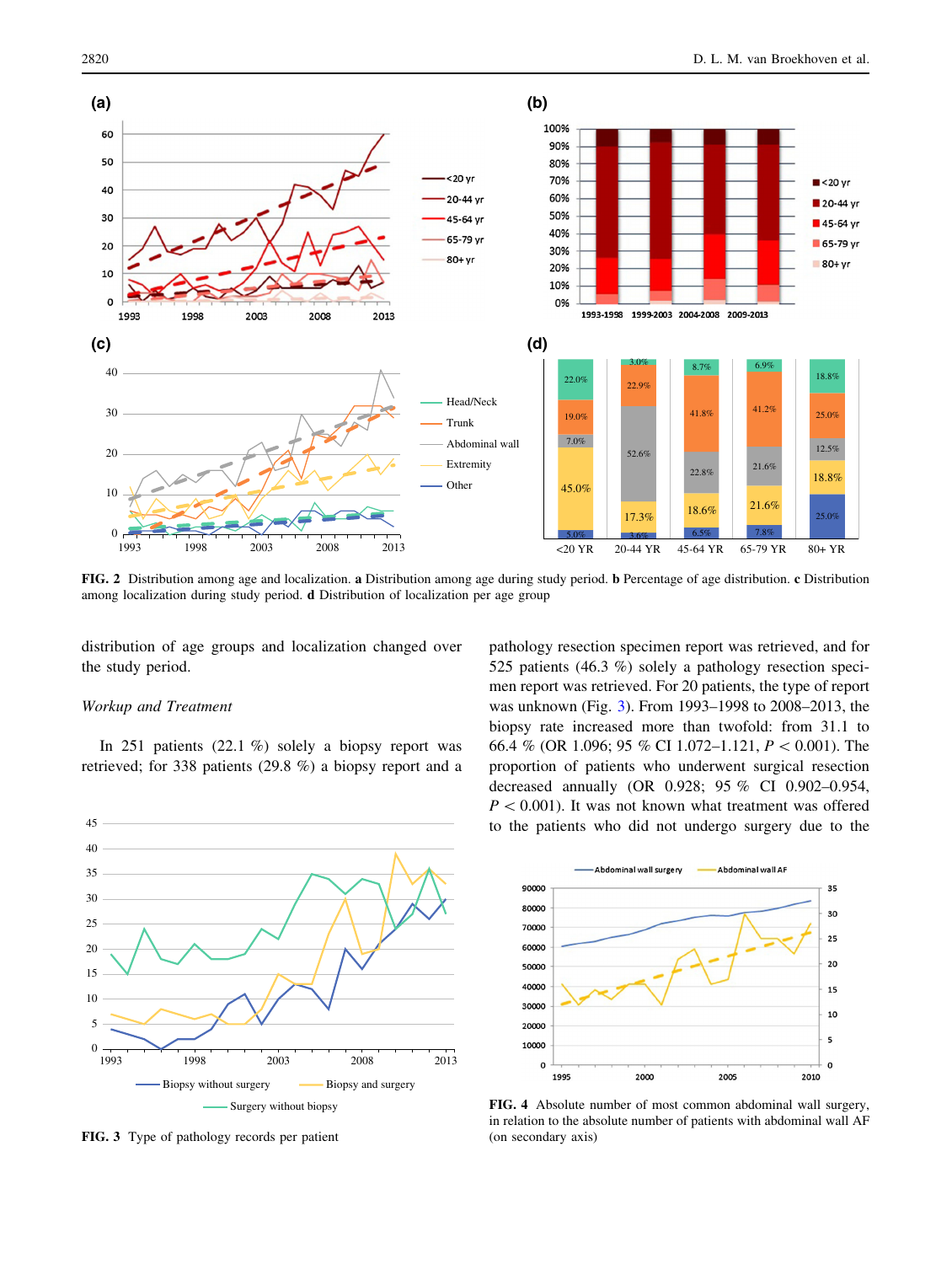

FIG. 5 Abdominal surgery in the Netherlands

nature of the database. Over time, surgical resection was increasingly preceded by biopsy. If a resection was preceded by biopsy, the resection margin status improved significantly (49.8 % R0-resection vs. 30.7 % in patients without biopsy;  $P \lt 0.001$ ). Pathology reports did not discriminate between diagnostic or therapeutic resections. Median time between biopsy and resection was 1.6 months (IQR 0.9–2.7). The date of either biopsy or resection was missing for two patients. A substantial number of patients (210; 18.5 %) had a history of surgery in the same area where AF subsequently developed.

#### Dutch Population

Since the abdominal wall was the most common tumor localization, we analyzed surgical trends in the Netherlands for the most common surgeries in this area (caesarean section, cholecystectomy, appendectomy, and colectomy). $^{24}$  $^{24}$  $^{24}$  During the study period, surgical trauma to the abdominal wall increased (Figs. [4](#page-3-0), 5). Due to minimal invasive techniques for many surgical interventions, the rate of laparotomy decreased and the rate of laparoscopic surgery increased.

Data on hormonal drugs was available for the period 2006–2012. During this period, the overall use of hormonal medication in the Netherlands remained stable.

The number of pregnancies of any gestational age was not available. The number of newborns per year was used as a surrogate, and during the study period this number decreased from 195.748 in 1993 to 171.341 in 2013.

# DISCUSSION

The reference standard on the incidence and epidemiology of AF are Finnish studies by Reitamo et al. $6-8$  An incidence of 2.4–4.3 per million people was reported in those studies, using three methods of estimation (local, regional, and national). Distribution of disease was reported with a dominance of abdominal wall tumors (49 %)

with variations per age groups. In the present population based study, a rising incidence of extra-abdominal and abdominal wall AF was observed from 2.1 to 5.36 per million people during the period 1993–2013. The distribution among age groups was similar to the Finnish studies, with a predominance of abdominal wall tumors in females aged 20–44 years. Remarkably, median age and female predominance increased over the years and the distribution of tumor localization shifted. The driving factor for these observed changes is unclear.

The PALGA database provided an elaborate overview of AF in the Netherlands. The nationwide coverage enabled epidemiological research on this rare disease. Then again, the available information was limited to the date and conclusion of the pathology reports. Although there was information on biopsy and resection, no information was available for nonsurgical treatments, which is a limitation of the present study. Still, important information could be extracted.

## Time Trends in Incidence

Explanations for the observed rising incidence of AF are not evident. If an increase in incidence occurs, this can be due to improved diagnostic modalities (i.e., for instance detection of previously unrecognized tumors by improved imaging, improved recognition of the disease by pathologists, or the start of a screening program) or due to a true increase in the incidence of the disease.

Improved registration and diagnostic tools are likely to have influenced the incidence figures to some extent. The changes in distribution of tumor localization might be an indication for a true change in disease. However, there are possible biases: other reasons could be an increased frequency of trunk computer-tomography scan or higher awareness due to screening programs.

Dutch guidelines on registration of neoplasms have changed over the years. The introduction of the third edition of the WHO Classification for Soft Tissue and Bone Tumours stimulated improvement of coding, enabling a better pathology registration.<sup>[25](#page-6-0)</sup> Due to the benign nature, this neoplasm is not registered among soft tissue tumors in the national cancer registries precluding verification of our data. The overall incidence of sarcomas has remained stable over the years at approximately 30–35 patients per million people, with a slight increase to around 40 patients per million people over the past 5 years. $^{26}$  $^{26}$  $^{26}$ 

Knowledge on  $\beta$ -catenin and its application in the diagnostic setting around 2005 aided the pathologist in diagnosing AF with more confidence.<sup>[27–29](#page-6-0)</sup> Nevertheless, the percentage of uncertain diagnoses has not changed significantly over the years, indicating that some difficulty to distinguish AF from low-grade and reactive spindle cell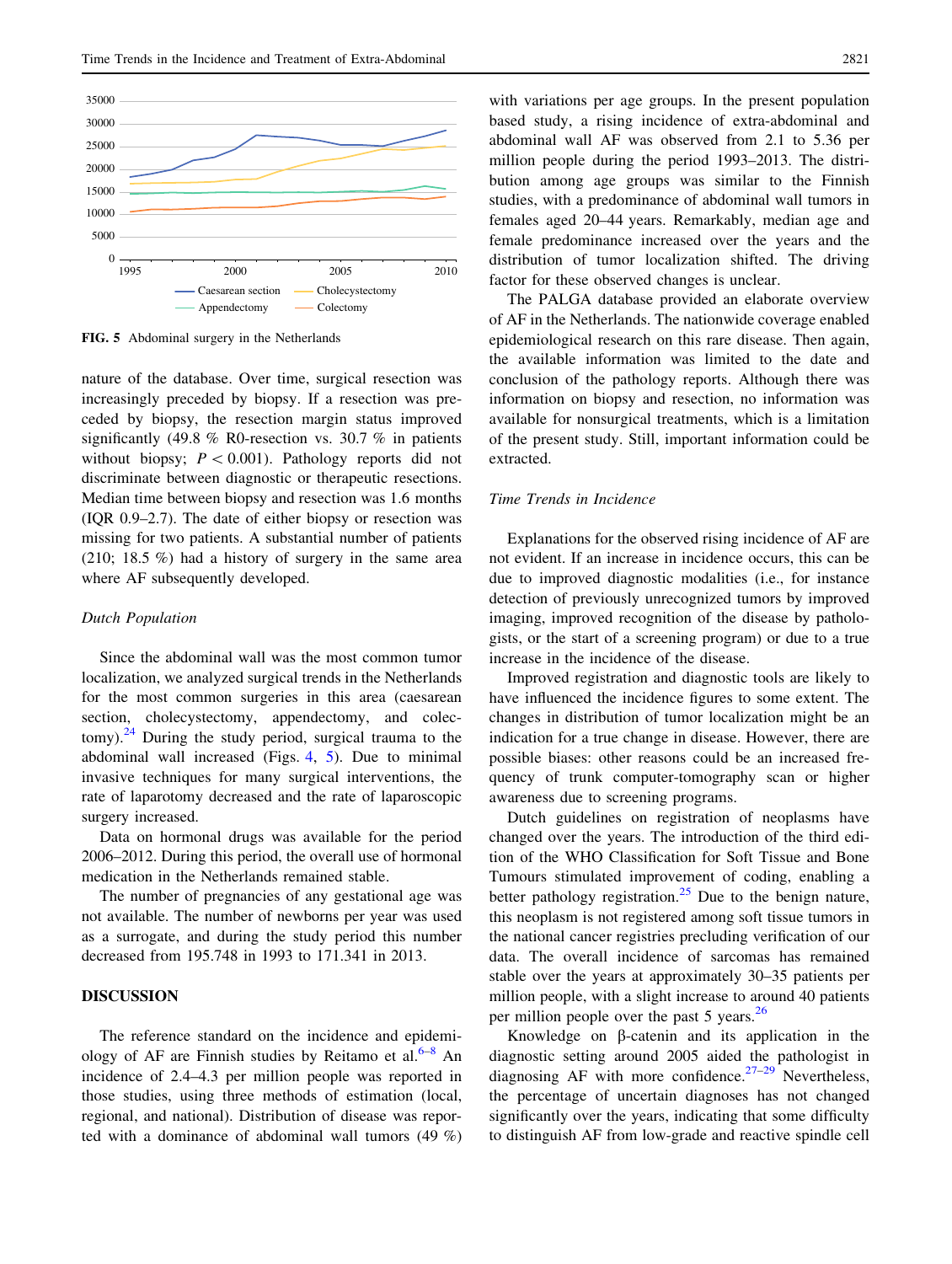<span id="page-5-0"></span>proliferations remains. Awareness of the presence of AF and the realization of the importance of a correct diagnosis have improved. In addition, the association with FAP is better understood. Lastly, screening programs may have influenced the stage of diagnosis, such as the breast cancer screening program in asymptomatic people.

Documented etiological factors are surgical trauma, hormonal influences, and pregnancy.<sup>[6–8](#page-6-0)</sup> National data on these factors was obtained to provide some context for the study data. A hypothesis could be that the increased rate of surgical trauma would lead to an increase in AF. On the contrary, a limitation of surgical trauma by means of minimal invasive techniques could possibly decrease the risk of AF. The analyses of abdominal surgery and abdominal AF both showed increasing rates over the study period, which might be supportive of the first hypothesis.

The peak in occurrence of AF among fertile females is supportive of hormonal influences as an etiological factor. To test the hypothesis that a rise in hormonal levels would lead to an increase in AF, we compared data on hormonal drug use from Statistics Netherlands with the data from PALGA. Although the information on drug use was from a small period (2006–2012), the incidence of AF was rising during this period while the rate of hormonal drug use remained stable.

Pregnancy is seen as an etiological factor within the hormonal influences. Because no data on pregnancies in the patient cohort were available, we obtained the rate of newborns in the Netherlands during the study period. The rate of pregnancies of any gestational age was not available. The hypothesis that an increase in pregnancies (represented by the number of newborns) would lead to an increase in AF was not supported, as the rate of newborns was decreasing.

A more sensitive approach to test hormonal influences on AF, like analyzing hormonal receptors on the tumor, could provide more information but was not possible for the current study.

We would like to emphasize that the presented comparisons between data from PALGA and Statistics Netherlands are all based on hypotheses. Direct correlations for these etiological factors could not be explored and possible biases should be taken into consideration.

## Time Trends in Diagnosis and Treatment

Despite the aforementioned advances in diagnostic tools, the diagnosis of AF poses remaining challenges to the treating physicians. Although the rising incidence is most likely biased by diagnostic modalities and improved registration, the presented results showed an increasing number of patients being treated for AF.

The presented results suggest an improved workup procedure of patients as histological biopsies were more often obtained. Surgical resection following a biopsy diagnosis resulted in a significant higher rate of negative resection margins, underscoring the importance of the diagnostic process.

Treatment strategies changed in recent years and this is reflected in the present data. There has been a paradigm shift in the surgical treatment for AF patients. Before 2000, surgery with negative margins had been considered the standard of care for patients affected by AF, reflecting the same approach to extremity soft-tissue sarcomas. A reassessment has taken place by several groups, advocating a more conservative approach. $30,31$  The European consensus is currently set at an initial wait-and-see approach. $32$ The increasing number of patients undergoing nonsurgical treatment in the presented study indicated a tendency to adhere to this policy in the Netherlands. The growing knowledge and understanding of the etiology and involvement of CTNNB1-mutations will improve the diagnostic process.

During the past 25 years, developments in the available diagnostic modalities and changing treatment insights had an impact on the workup and treatment of extra-abdominal and abdominal wall AF. More insight in current epidemiologic trends and treatment-related trends was imperative. This population-based study reflected these changes and showed an overall incidence rise of AF. The reasons for the changing incidence, age distribution, and anatomic localization distribution remain to be further elucidated.

OPEN ACCESS This article is distributed under the terms of the Creative Commons Attribution 4.0 International License (http:// creativecommons.org/licenses/by/4.0/), which permits unrestricted use, distribution, and reproduction in any medium, provided you give appropriate credit to the original author(s) and the source, provide a link to the Creative Commons license, and indicate if changes were made.

## **REFERENCES**

- 1. Alman BA, Li C, Pajerski ME, Diaz-Cano S, Wolfe HJ. Increased beta-catenin protein and somatic APC mutations in sporadic aggressive fibromatoses (desmoid tumors). Am J Pathol. 1997; 151(2):329–34.
- 2. Tejpar S, Michils G, Denys H, et al. Analysis of Wnt/Beta catenin signalling in desmoid tumors. Acta Gastroenterol Belg. 2005;68(1):5–9.
- 3. Lips DJ, Barker N, Clevers H, Hennipman A. The role of APC and beta-catenin in the aetiology of aggressive fibromatoses (desmoid tumors). Eur J Surg Oncol. 2009;35:3–10.
- 4. Fletcher CDM, Bridge JA, Hogendoorn P, Mertens F, eds. Tumours of soft tissue and bone: pathology and genetics. World Health Organization classification of tumours, 4th edn. Lyon: IARC Press; 2013.
- 5. Devata S, Chugh R. Desmoid tumors: a comprehensive review of the evolving biology, unpredictable behavior, and myriad of